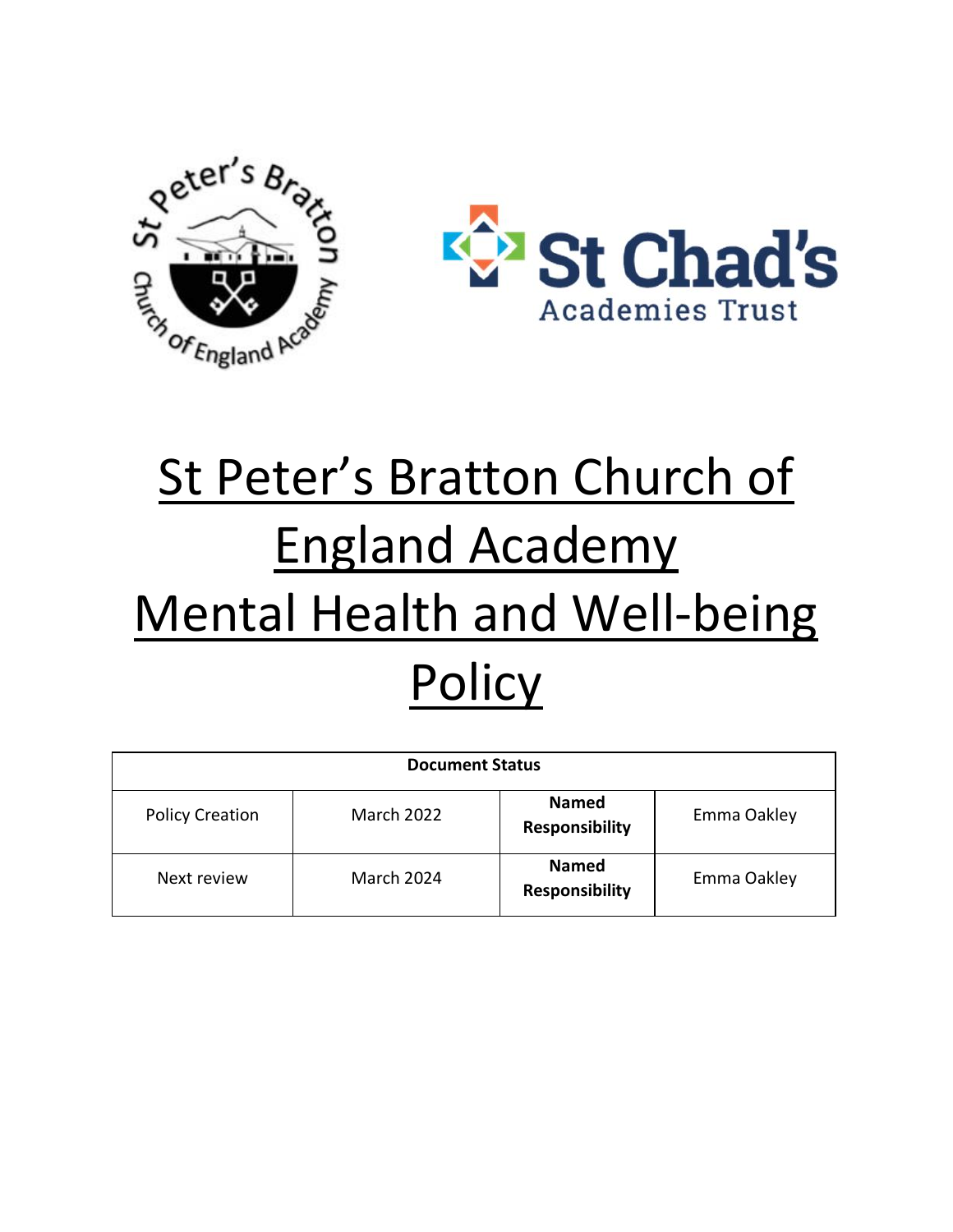#### **Mental health and well-being policy**

This policy should be read in conjunction with our safeguarding policy, medical policy, behaviour policy, SEND policy, PSHE curriculum, domestic abuse policy and bereavement policy in cases where children mental health needs overlap with these.

#### **Our school ethos and values**

Enriching lives every day; enabling our school community to learn, achieve and flourish through living 'life in all its fullness.'

Excellence Nurture Respect Integrity Compassion Hope

#### **Introduction**

At St. Peter's Bratton C of E Academy, we are committed to supporting the emotional health and well-being of all our pupils and staff. Our caring and inclusive community ensures that we maintain an ethos of everyone being responsible for supporting mental health and well-being.

At St Peter's Bratton C of E Academy, we understand that anyone can experience life challenges or trauma at any time. These experiences can be predicted or sudden resulting in the need for some form of support for mental health and well-being. We take the view that positive mental health is everybody's business and that we all have a role to play in supporting this. In addition to promoting positive mental health, we aim to recognise and respond to mental ill health. In an average classroom, three children will be suffering from a diagnosable mental health need. By developing and implementing practical, relevant and effective mental health provision, policies and procedures we can promote a safe and stable environment for children and adults affected both directly, and indirectly by mental ill health.

*Mental health is a state of well-being in which every individual realises his or her own potential, can cope with the normal stresses of life, can work productively and fruitfully, and is able to make a contribution to her or his community.* 

(World Health Organisation)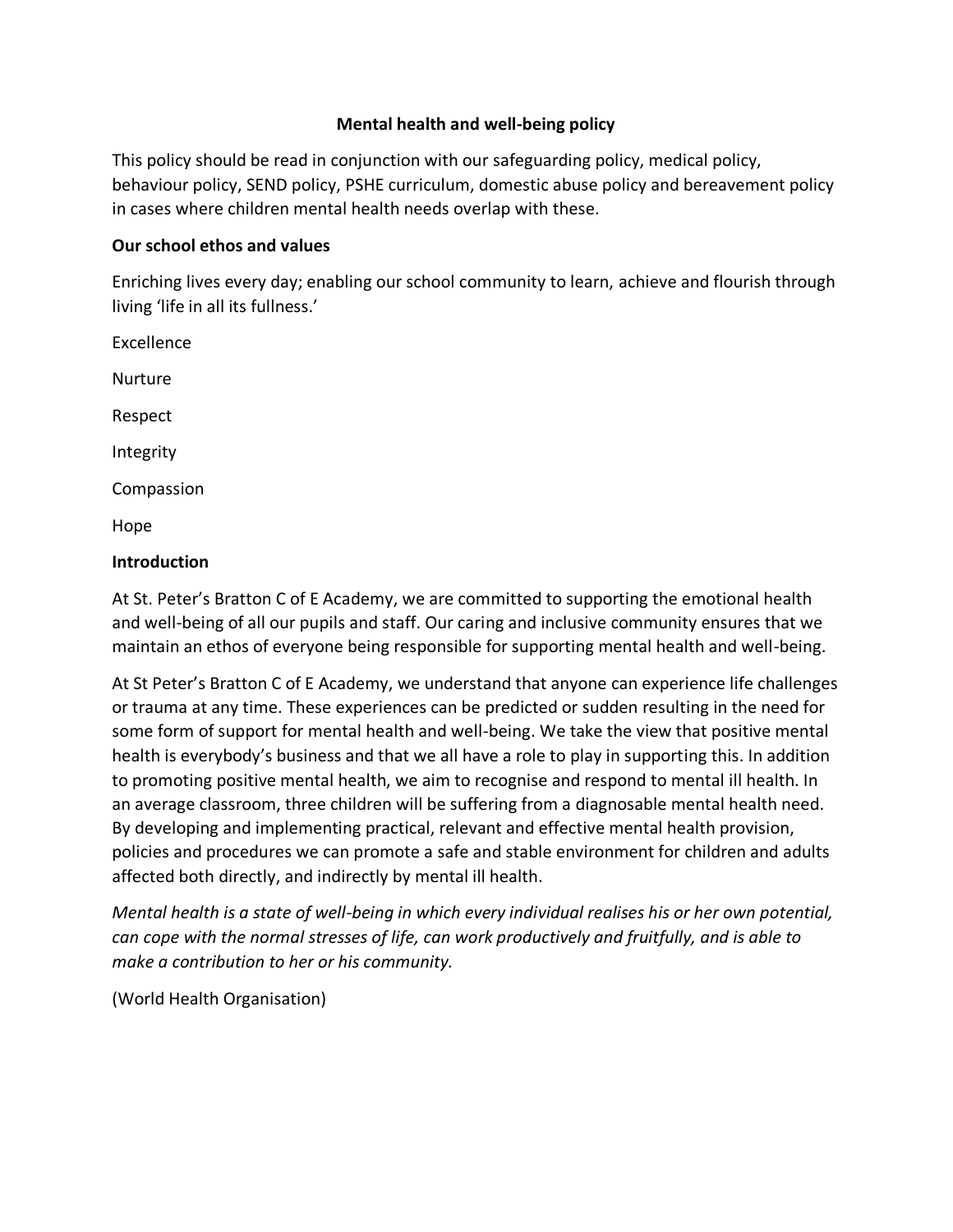## **At St Peter's Bratton C of E Primary Academy, we:**

- Teach and support pupils' understanding of their emotions and feelings as we grow and change
- Help pupils and staff feel comfortable about sharing concerns or worries about their emotional well-being and mental health and ensure they know who they can turn to if needed
- Teach children that it is okay not to be okay and that we will help them to feel better
- Encourage staff to have at least one other member of staff that they will turn to for mental health support
- Educate children about healthy relationships and support them to form and maintain relationships appropriate for their age and stage in life
- Promote the importance of positive self-esteem and ensure children know that they have equal value to anyone else and that different is normal
- Encourage children to be confident in themselves and have a sense of pride in being who they are
- Support and develop children to develop emotional resilience and to manage setbacks in their lives
- Aim to develop the Pastoral Support systems in school in line with the changing needs of our pupils and staff
- Invest in specialist training for staff in supporting and improving the mental health of our school community

# **At St Peter's Bratton C of E Academy, we promote a positive mental health culture by:**

- Talking openly about our emotions and mental health, so that we can remove any stigma associated with it
- Modelling healthy relationships with colleagues and actively listening to children so they know that they will be supported if requested
- Promoting our school values and ethos and encouraging a sense of belonging to our school community
- Promoting pupil voice and opportunities to participate in decision-making in the day to day running of our school
- Celebrating all varieties of pupil achievements in life, promoting the rounded-child approach
- Providing opportunities for pupils to develop a sense of worth through taking responsibility for themselves and others, including participating in school council, pupil voice forums and the children's safeguarding squad
- Providing opportunities to reflect on the choices we make and the consequences of these
- Supporting pupils and staff to access the right support for their mental health needs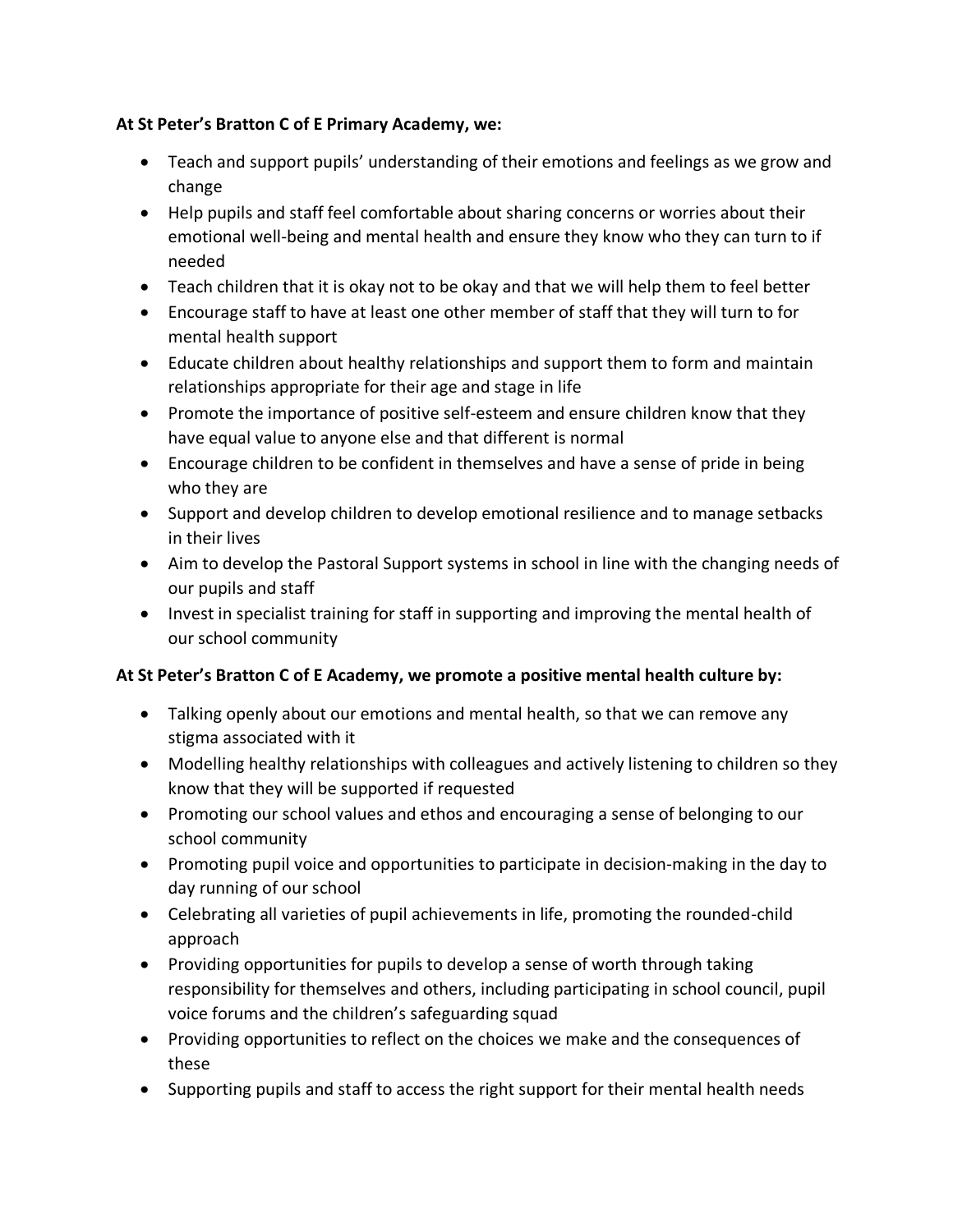## **At St Peter's Bratton C of E Academy, we aim to achieve this through:**

- A universal, whole school approach to supporting the emotional health and wellbeing of our school community. This includes a taught curriculum for all about mental health, through the statutory health education curriculum
- Promoting and encouraging pupils and staff to ask for help when they recognise they have difficulties with their mental health or when others have identified a potential need
- Teaching through health education the need to live a healthy lifestyle to keep our minds balanced and positive
- Spreading awareness about mental health for every member of our school community to reduce stigma
- Implementing additional in school support for pupils via Pastoral Support, who are or have experienced some trauma that has impacted their mental health and/or well-being
- Ensuring access to specialised, targeted approaches aimed at pupils or staff with more complex or long-term mental health needs

## **Emotional Health and Wellbeing lead members of staff**

| Mental Health Lead: Emma Oakley                                           |
|---------------------------------------------------------------------------|
| Designated safeguarding Leads (DSLs)                                      |
| Lead: Mark Davis                                                          |
| Deputies: Amanda Martin and Emma Oakley                                   |
| DSLs: Carmen McCunnin, Nichola Lewis, Sarah Barker, Richard Wilkes        |
| Wrap around DSLs- Georgina Wyatt, Erin, Diane Kelly and Lauren Woodfinden |
| Pastoral Support lead: Richard Wilkes                                     |
| Safeguarding Governor: John Wardle                                        |
|                                                                           |

The skills, knowledge and understanding needed by our children to keep themselves mentally healthy and safe are included as part of our developmental PSHE curriculum. The specific content of lessons is determined by the needs of the pupils within the year group. The teaching about mental health and emotional wellbeing is linked directly to the statutory guidance for Health Education (September 2020).

## **Raising concerns about mental health and well-being**

Any member of staff who is concerned about the mental health or wellbeing of a pupil should speak to the mental health lead in the first instance. Where appropriate, it is preferred that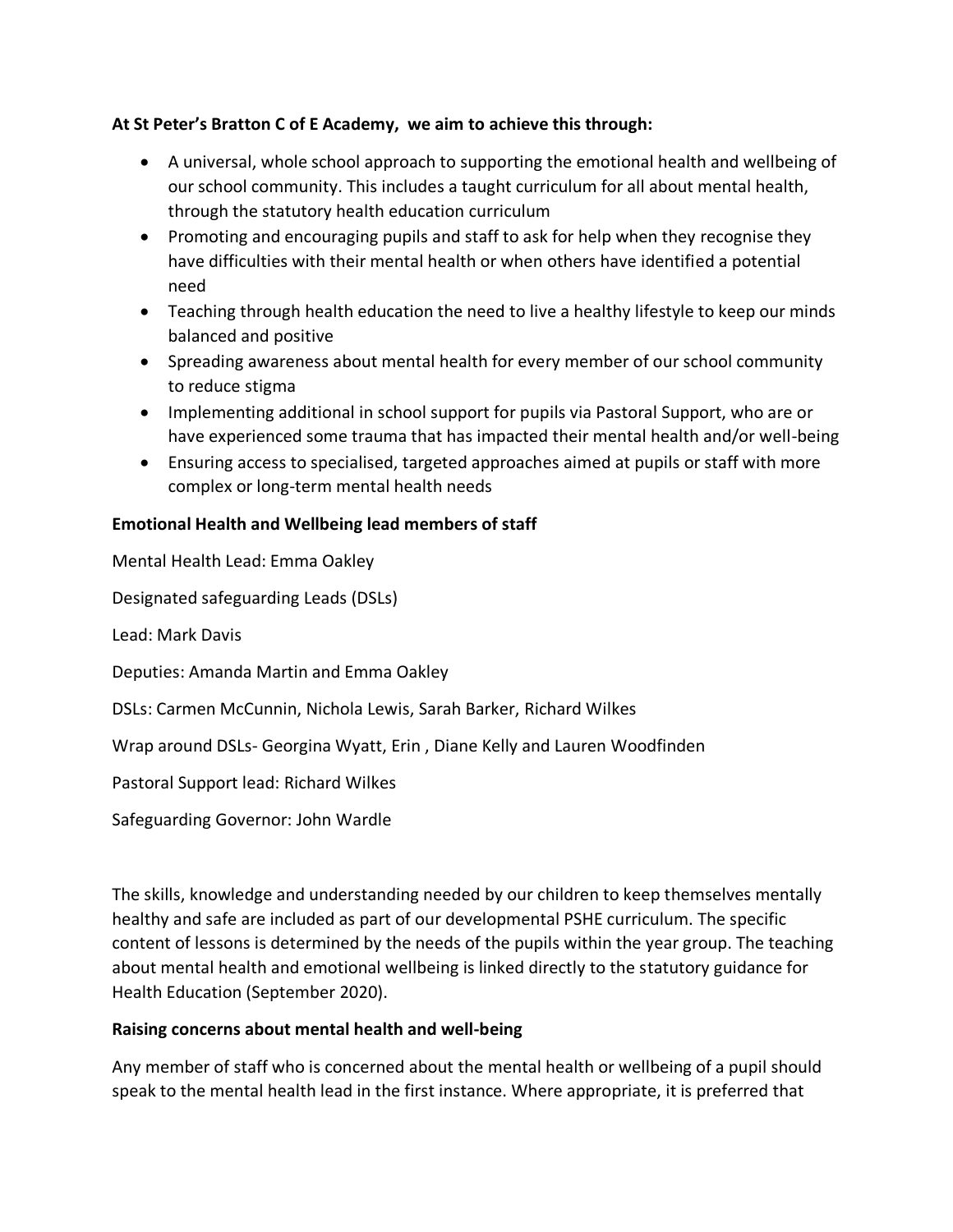parents are involved in these discussions too. They will liaise with Pastoral support and/or other safeguarding needs (depending on the concern). If there is a concern that the pupil is in danger of immediate harm, then the normal safeguarding procedures should be followed with an immediate referral to the designated safeguarding lead. If the pupil presents a medical emergency, then the normal procedures for medical emergencies should be followed, including alerting the first aid staff and contacting the emergency services if necessary. In the case of a member of staff having concerns about another member of staff if it is appropriate to do so then they should speak directly and confidentially with the member of staff. Alternatively, the member of staff should share their concerns with a member of Senior leadership.

Immediate support can be implemented via our Pastoral Support Team or a lead or deputy DSL. The level and type of support will depend on the individual case and vary from short to long term provision. In some cases, the decision may be made that a child requires additional support over and above that provided within school. These decisions are agreed via the Senior leadership and Pastoral Teams. Access to the mental health team (BeeU), would be led by the Assistant Principal (SENDCo). The referral route for BEE-U can also be instigated by the parent via a GP or the Emotional Health and Wellbeing Panel (via school). This is held on the first Wednesday of every month. Cases are brought to the panel to discuss concerns relating to a child's mental health. The panel has representatives from Education Psychology Service, Behaviour Support Advisory Team, Designated Emotional Health and Wellbeing School Nurse and Health Visitor, BEE-U, BEAM and Headteachers. The panel offers a range of strategies to support the child's mental health. This may also include a referral to the BeeU service recommended by BeeU.

# **Targeted support at St Peter's Bratton C of E Primary Academy**

We offer support through targeted approaches for individual pupils or groups of pupils which may include:

- A referral (via the class teacher) to Pastoral Support
- ELSA (Emotional Literacy Support) resources including managing feelings, anxiety gremlin resources, social stories, and many more
- Managing feelings resources e.g., worry(blue) boxes
- Emotion Coaching
- Build to Express or Lego Therapy
- Relaxation and mindfulness techniques
- Therapeutic strategies including Cognitive Behaviour Therapy, Solution Focused Brief Therapy and Motivational Interviewing- this may also be accessed via referrals to BSAT (behaviour support), School Nurse (for example, sleep champion support) or our Educational Psychologist
- Toolbox of Wellbeing
- Calm Brain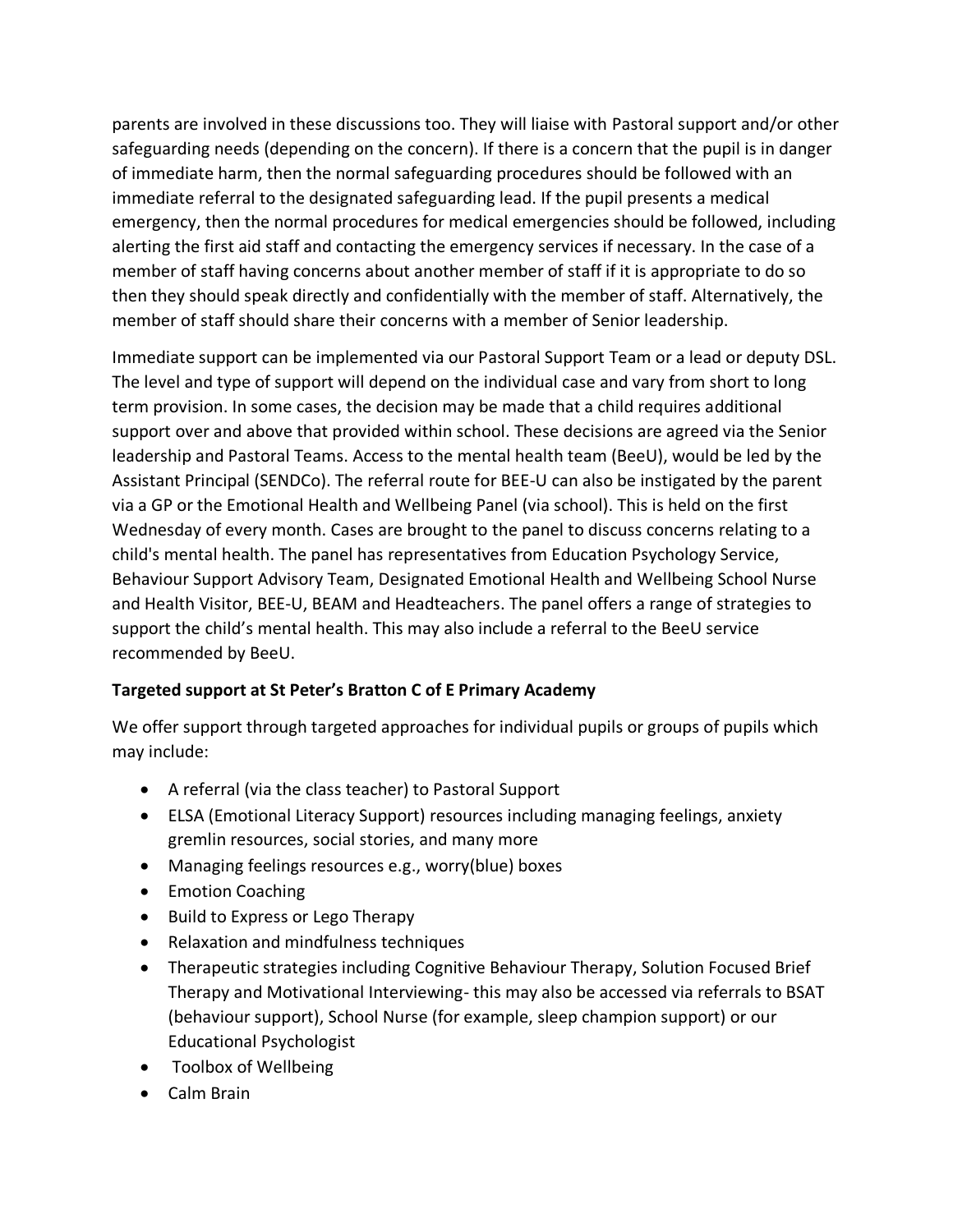- Sign posting to external services such as BEAM and KOOTH
- Referral to Occupational Health for Staff (agreed between the specific member of staff and Principal)

## **Signposting**

We will ensure that staff, pupils and parents are aware of what support is available within our school and how to access further appropriate support. We will display relevant sources of support in communal areas such as entrance areas, staffrooms, on displays and toilets and will regularly highlight sources of support to pupils within relevant parts of the curriculum.

Whenever we highlight sources of support, we will ensure pupils understand:

- What help is available
- Who it is aimed at
- How to access it
- Why to access it
- What might happen next

## **Identifying needs and Warning Signs**

When assessing children's mental health, we should take into account:

- Attendance
- Punctuality
- Relationships between peers
- Approaches to learning
- Physical indicators
- Behaviour patterns
- Family circumstances
- Home/school relations
- Recent bereavement or trauma

## **Health indicators**

## **Possible warning signs include:**

- Physical signs of harm that are repeated or appear non-accidental
- Changes in eating / sleeping habits
- Increased isolation from friends or family, becoming socially withdrawn
- Changes in activity and mood
- Lowering of academic achievement
- Talking or joking about self-harm or suicide
- Pupil making comments about wanting to die, wishing they were dead
- Abusing drugs or alcohol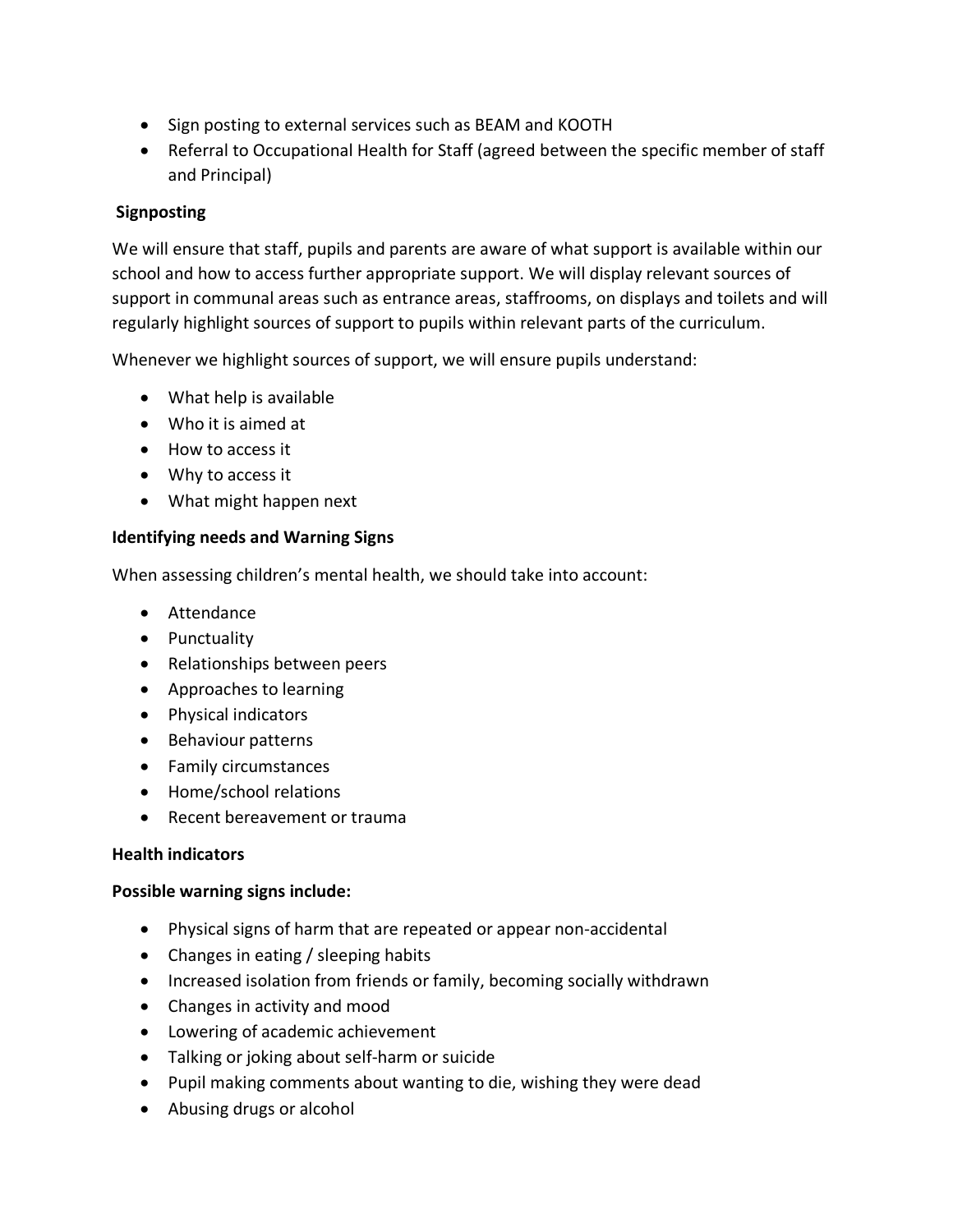- Expressing feelings of failure, uselessness or loss of hope
- Changes in clothing e.g. long sleeves in warm weather
- Secretive behaviour
- Refusal to take part in PE or getting changed secretively
- Lateness to or absence from school
- Repeated physical pain or nausea with no evident cause
- An increase in lateness or absenteeism

#### **Managing disclosures**

A child may disclose concerns about themselves or a friend to any member of staff, so all staff need to know how to respond appropriately to a disclosure. If a child chooses to disclose concerns about their own mental health or that of a friend to a member of staff, the member of staff's response should always be calm, supportive and non-judgmental. Staff should listen, rather than advise and our first thoughts should be of the child's emotional and physical safety. All disclosures should be documented on CPOMS and follow usual school procedures.

# **Please refer to our Safeguarding policy for details on how we record and respond to disclosures.**

#### **External services**

As part of our targeted provision, St Peter's Bratton C of E Primary Academy works with other agencies to support children's emotional health and wellbeing including:

- **•** Emotional Health and Wellbeing Public Health School Nurse-
- Educational Psychology Services Penny Whittles
- Behaviour Support Advisory Team Darren Lennon
- Paediatricians if the child is registered
- BeeU (child and adolescent mental health service) Andy Cooke
- Future in Mind Telford
- Counselling services
- Early Help and Support
- Social Care
- KOOTH
- BEAM

## **Working with Parents**

Where it is deemed appropriate to inform parents, we need to be sensitive in our approach. Before disclosing to parents, we should consider the following questions (on a case-by-case basis):

• Can the meeting happen face to face? This is preferable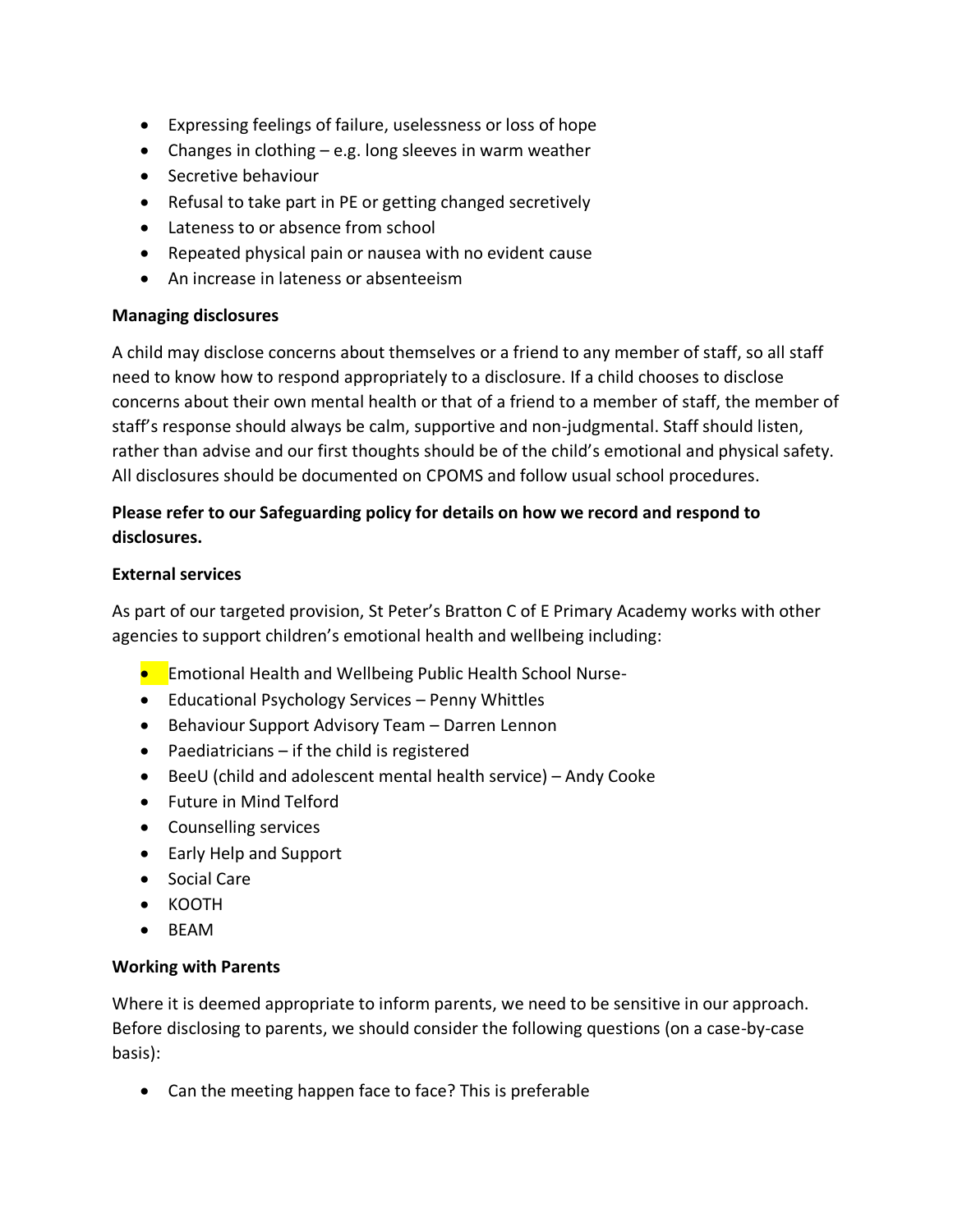- Where should the meeting happen? At school, at their home or somewhere neutral?
- Who should be present? Consider parents, the child, other members of staff
- What are the aims of the meeting? It can be shocking and upsetting for parents to learn of their child's issues and many may respond with anger, fear or upset during the first conversation. We are accepting of this (within reason) and give the parent time to reflect.

It may be necessary to highlight further sources and signpost parents to further information. It is possible that parents may find it hard to take much in whilst coming to terms with the news about their child. Sharing sources of further support aimed specifically at parents can also be helpful too e.g., parent helplines and forums. We will always provide clear means of contacting the school with further questions and consider booking in for a follow-up meeting or phone call as parents often have many questions as they process the information. We aim to finish each meeting with agreed next steps and always keep a record of the meeting.

## **Supporting our Parents**

Parents are often welcoming of support and information from the school about supporting their child's emotional and mental health.

To support parents, we will:

- Be open and honest about mental health and demonstrate a commitment to supporting all children and their families
- Highlight sources of information and support about common mental health issues on our school website, twitter feed, newsletters, and other sources of home/school communication
- Ensure that all parents are aware of who to talk to, and how to access this support, if they have concerns about their own child or a friend of their child
- Involve parents in events that raise awareness of mental health in children and adults
- Make our mental health policy easily accessible to parents
- Share ideas about how parents can support positive mental health in their children, through whole school events, the school website, Twitter feed, newsletters, and other sources of home/school communication
- Keep parents informed about the mental health topics children are learning about in PSHE and share ideas for extending and exploring this learning at home
- Support parents with their own mental health needs by understanding what support is available locally.

## **Supporting Peers**

When a pupil is suffering from poor mental health, it can be a difficult time for their friends. Friends often want to support but do not know how. In the case of self-harm or eating disorders, it is possible that friends may learn unhealthy coping mechanisms from each other.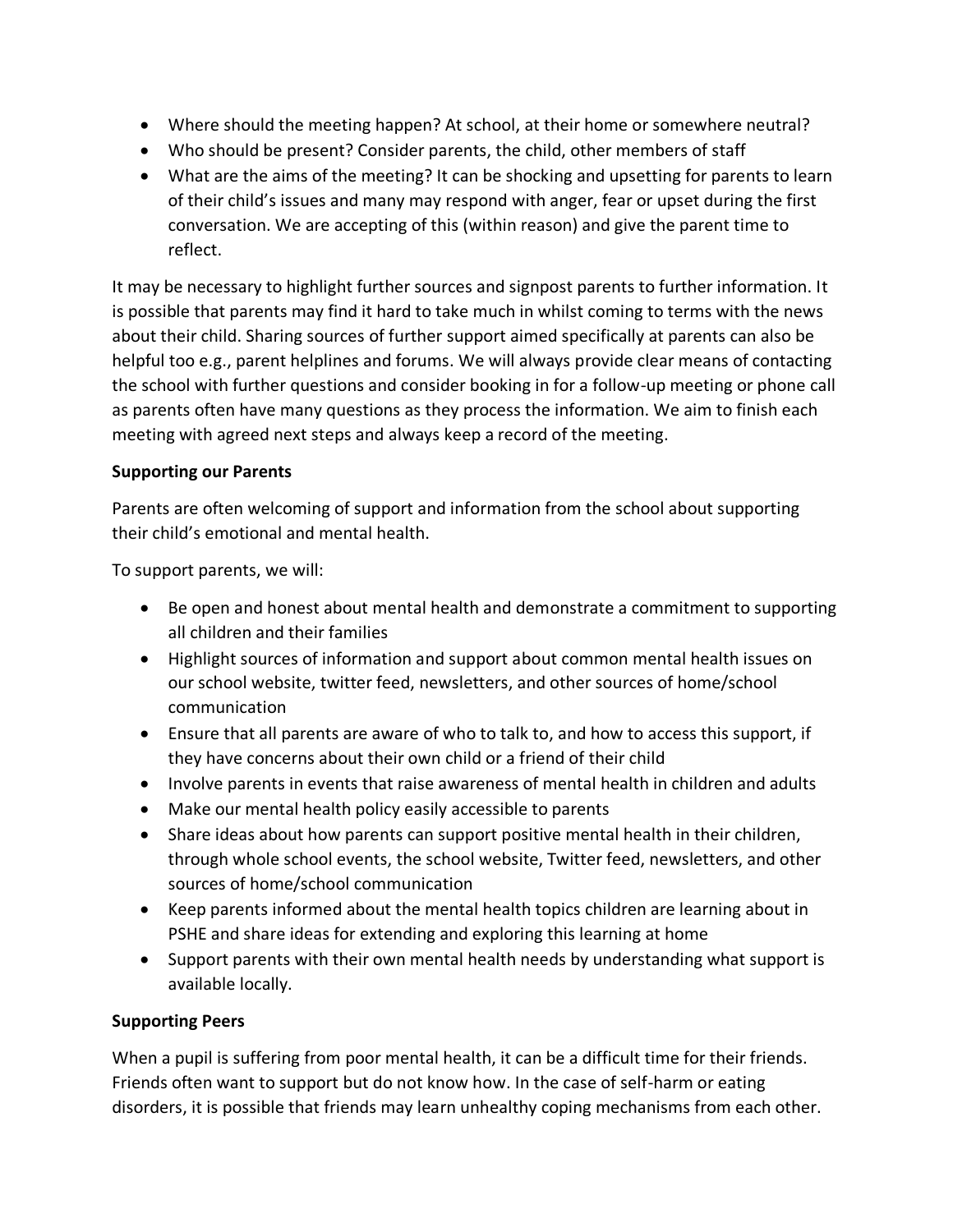To keep peers safe, we will consider on a case-by-case basis which friends may need additional support.

**Support will be provided either in one-to-one or group settings and will be guided by conversations by the child who is experiencing mental ill health and their parents with whom we will discuss:** 

- What it is helpful for friends to know and what they should not be told
- How friends can best support
- Things friends should avoid doing / saying which may inadvertently cause upset
- Warning signs that their friend may see and therefore help by seeking support from trusted adult's help

## **Additionally, we will want to highlight with peers:**

- Where and how to access support for themselves
- Safe sources of further information about their friend's condition
- Healthy ways of coping with the difficult emotions they may be feeling

# **Staff training**

All staff will receive regular training about recognising and responding to mental health issues as part of their regular child protection training to enable them to keep children safe. Mental health Leads attending Future in Mind Telford, receive three full days of CPD each year, along with the resources and slides to cascade their learning to staff and parents. In addition, schools can access additional support through the Education Psychology Service and Behaviour Support Advisory Team. For further support, cases should be presented to the Emotional Health and Wellbeing Panel (EHWB panel).

# **Mental Health Leads who have attended Future in Mind Telford sessions will have access to and/or explored the following resources:**

A Toolbox of Wellbeing – strategies to use in the classroom to support at all stages and phases

Understanding & Preventing Self-harm in Schools – Tina Rae & Jody Walshe

The Essential Guide to Cognitive Behaviour Therapy with Children & Young People – Tina Rae & Pandora Giles

Emotion Coaching – resource bank for parents, carers and professionals – Dr Tina Rae and Amy Such

The ASD Girls' Well Being Tool Kit: An Evidence -based intervention Promoting Mental, Physical and Emotional health – Tina Rae and Amy Such (2019) [Hinton Publishers]

Well Being Tool Kit for Mental Health Leads: A Comprehensive training resource to support well-being in education and care by Hinton House publishers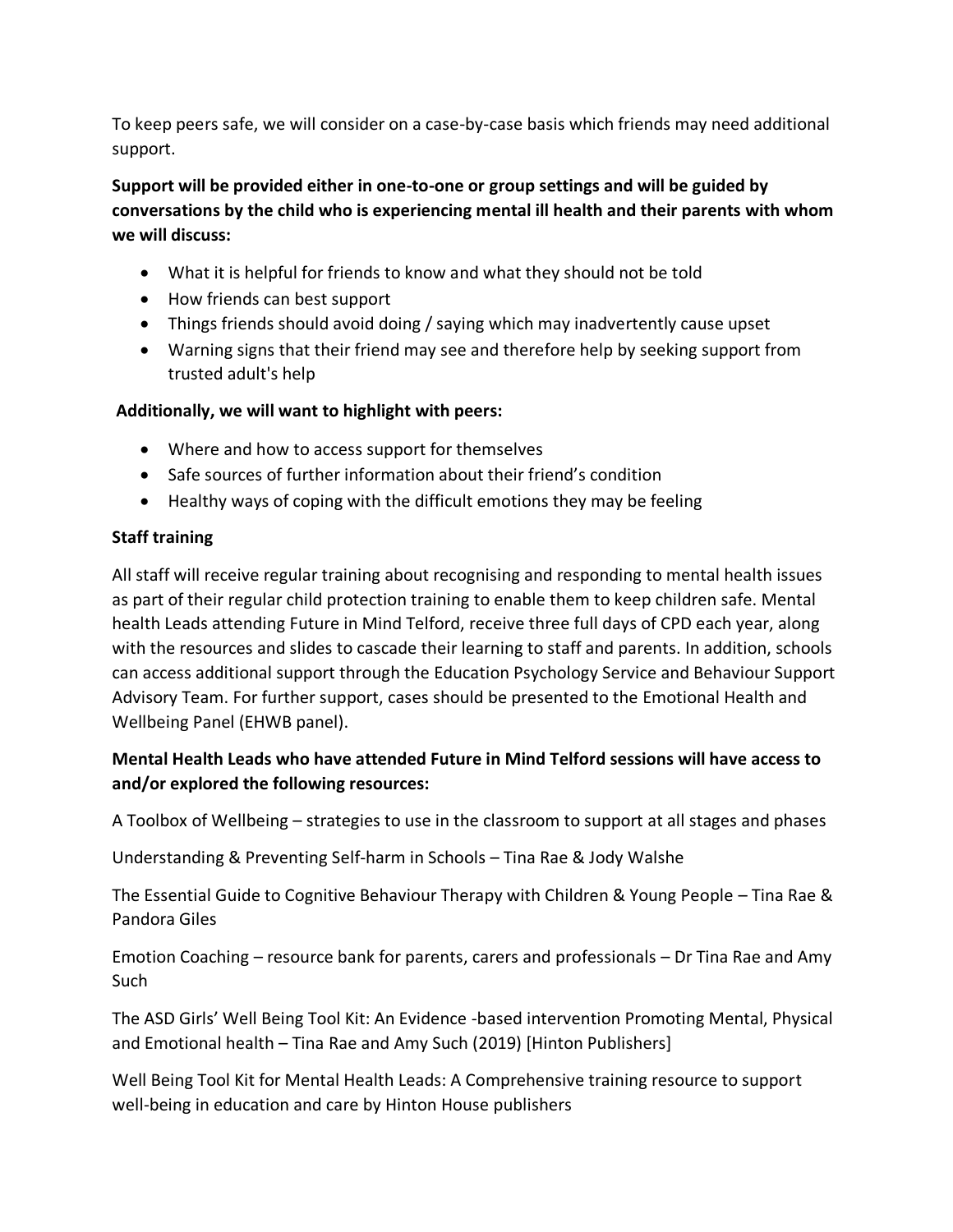The Engagement Model Guidance from DfE, Jan 2020

The Engagement Model Guidance (DfE, January 2020) (PDF)

Respect Yourself – Relationships Education, Relationships and Sex Education and Health Education

Calm Kit – classroom-based strategies for reducing anxiety and stress, based on hypnotherapy. Group sessions and interventions available from Clarissa Woodcock. Clarissa Woodcock B.Ed (Hons) M. Ed.

Cognitive Fitness - <https://mycognition.com/>

Keiron Sparrowhawk - [keiron.sparrowhawk@mycognition.com](mailto:keiron.sparrowhawk@mycognition.com)

What survival looks like in school – understanding, identifying and supporting fight, flight, freeze and submit - [www.innerworld.co.uk](http://www.innerworld.co.uk/)

Expect Respect – A preventative curriculum for teaching about Domestic Abuse.

Social Stories

Sandra Williamson - Emotional Health and Wellbeing Public Health Nurse, School Nursing

BEAM The Children's Society

Kooth – Angela Jones - angela.jones@xenzone.com **<https://about.kooth.com/covid19-data/>** 

The Belonging Strategy – Telford and Wrekin

Shropshire Wildlife Trust - 30 days wild to 365 days wild – wildlifetrusts.org - Bryony Carter, Natural Childhood Manager, Shropshire Wildlife Trust - 01743 284290 Mob: 07487587316 bryonyc@shropshirewildlifetrust.org.uk Web based

Podcasts with Professor Barry Carpenter – The Recovery Curriculum www.recoverycurriuclum.org.uk [Professor Barry Carpenter describes how a recovery](https://www.youtube.com/watch?v=IkAkGIQtDwE&feature=share)  [curriculum could be implemented in schools](https://www.youtube.com/watch?v=IkAkGIQtDwE&feature=share)

Coffee Time with Dr Tina Rae – These 1 hour sessions cover the following: Using tools from CBT with children and young people, anxiety, grief and loss, understanding and using mindfulness, positive psychology, understanding trauma, emotional literacy and emotion coaching, peer group supervision, selfesteem and growth

[https://www.google.com/search?q=Dr+Tina+Rae+U+tube&rlz=1C1GCEA\\_enGB860](https://www.google.com/search?q=Dr+Tina+Rae+U+tube&rlz=1C1GCEA_enGB860)

Engagement for Learning - <https://engagement4learning.com/>

- The Engagement for Learning Framework is a resource for educators, including teachers, teaching assistants and therapists working in both mainstream and special education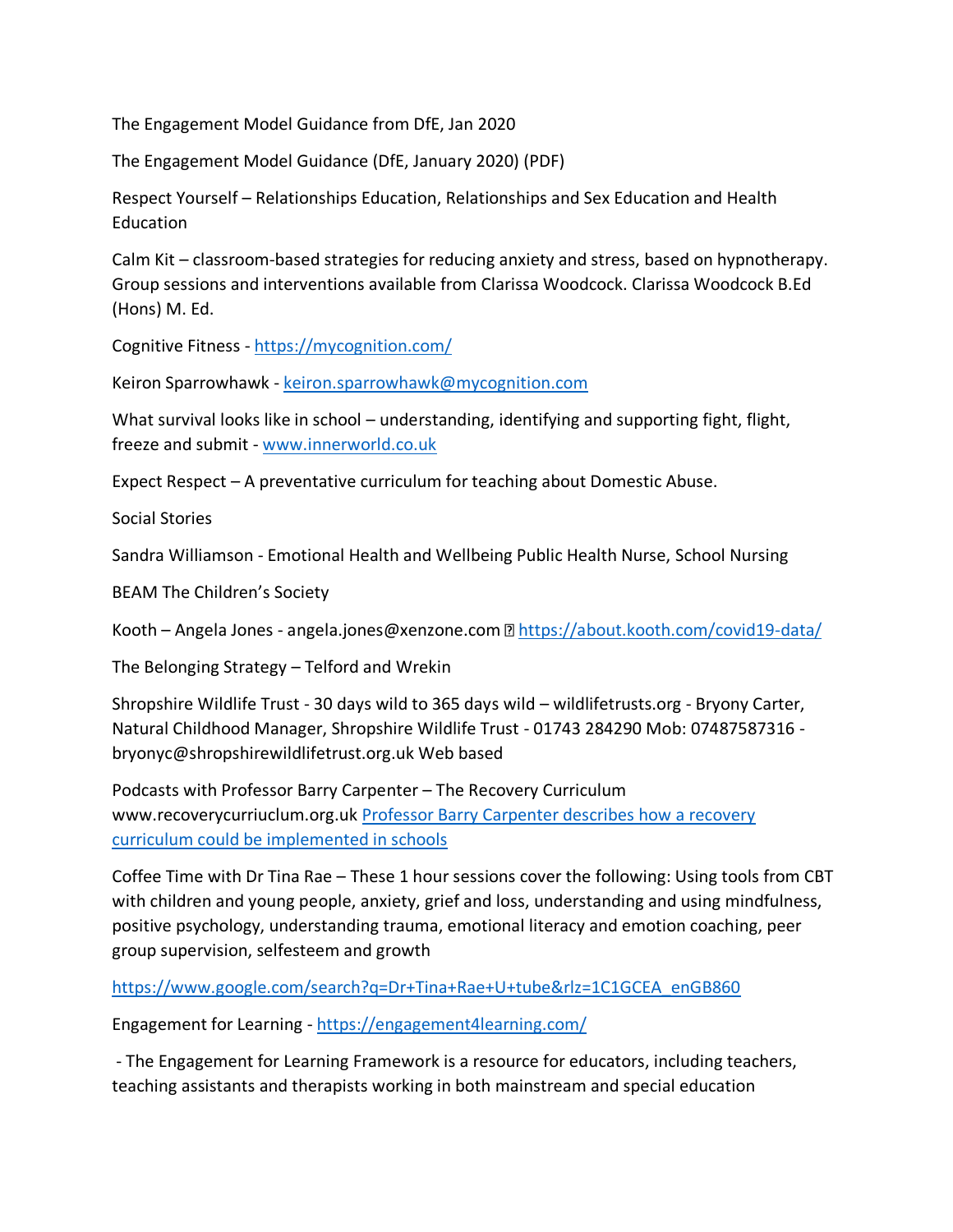Public Health - Psychological First Aid (PFA) digital training module

CEOP Education Team [ceopeducation@education.nca.gov.uk](mailto:ceopeducation@education.nca.gov.uk)

Adverse Childhood Experiences - training linked to Adverse Childhood Experiences <https://www.acesonlinelearning.com/>

NSPCC – [www.nspcc.org.uk](http://www.nspcc.org.uk/)

Mental Health Foundation – mentalhealth.org.uk

Every Mind Matters - <https://www.nhs.uk/oneyou/every-mind-matters/>

Coram Life Education - [cle@coram.org.uk](mailto:cle@coram.org.uk)

<https://youngminds.org.uk/blog/what-to-do-if-you-re-anxious-about-coronavirus/>

<https://mentalhealth.org.uk/coronavirus/talking-to-children>

[https://kely.org/assets/docs/Resources/Information/MentalHealth/Coolminds\\_Staying-well](https://kely.org/assets/docs/Resources/Information/MentalHealth/Coolminds_Staying-well-during-coronavirus-outbreak.pdf)[during-coronavirus-outbreak.pdf](https://kely.org/assets/docs/Resources/Information/MentalHealth/Coolminds_Staying-well-during-coronavirus-outbreak.pdf)

[https://www.mentallyhealthyschools.org.uk/media/1960/coronavirus-mental-healthand](https://www.mentallyhealthyschools.org.uk/media/1960/coronavirus-mental-healthand-wellbeing-resources.pdf)[wellbeing-resources.pdf](https://www.mentallyhealthyschools.org.uk/media/1960/coronavirus-mental-healthand-wellbeing-resources.pdf)

[https://www.mind.org.uk/information-support/for-children-and](https://www.mind.org.uk/information-support/for-children-and-youngpeople/coronavirus/coronavirus-and-your-wellbeing/)[youngpeople/coronavirus/coronavirus-and-your-wellbeing/](https://www.mind.org.uk/information-support/for-children-and-youngpeople/coronavirus/coronavirus-and-your-wellbeing/)

[https://www.place2be.org.uk/about-us/news-and-blogs/2020/march/coronavirusadvice-for](https://www.place2be.org.uk/about-us/news-and-blogs/2020/march/coronavirusadvice-for-families-staying-at-home/)[families-staying-at-home/](https://www.place2be.org.uk/about-us/news-and-blogs/2020/march/coronavirusadvice-for-families-staying-at-home/)

[https://mentalhealth-uk.org/blog/how-to-have-an-open-conversation-with-youngpeople](https://mentalhealth-uk.org/blog/how-to-have-an-open-conversation-with-youngpeople-about-coronavirus/)[about-coronavirus/](https://mentalhealth-uk.org/blog/how-to-have-an-open-conversation-with-youngpeople-about-coronavirus/)

<https://www.kooth.com/>

<https://www.childline.org.uk/>

Thriving with Nature – joint work between the Mental Health Foundation and World Wildlife Trust-

[https://www.mentalhealth.org.uk/campaigns/thriving](https://www.mentalhealth.org.uk/campaigns/thriving-withnature?bblinkid=230928973&bbemailid=22797689&bbejrid=1555405942)[withnature?bblinkid=230928973&bbemailid=22797689&bbejrid=1555405942](https://www.mentalhealth.org.uk/campaigns/thriving-withnature?bblinkid=230928973&bbemailid=22797689&bbejrid=1555405942)

Schools in Mind - Anna Freud - <https://www.annafreud.org/what-we-do/schools-inmind/>

<https://www.mentallyhealthyschools.org.uk/>

<https://youngminds.org.uk/media/1428/wise-up-prioritising-wellbeing-in-schools.pdf>